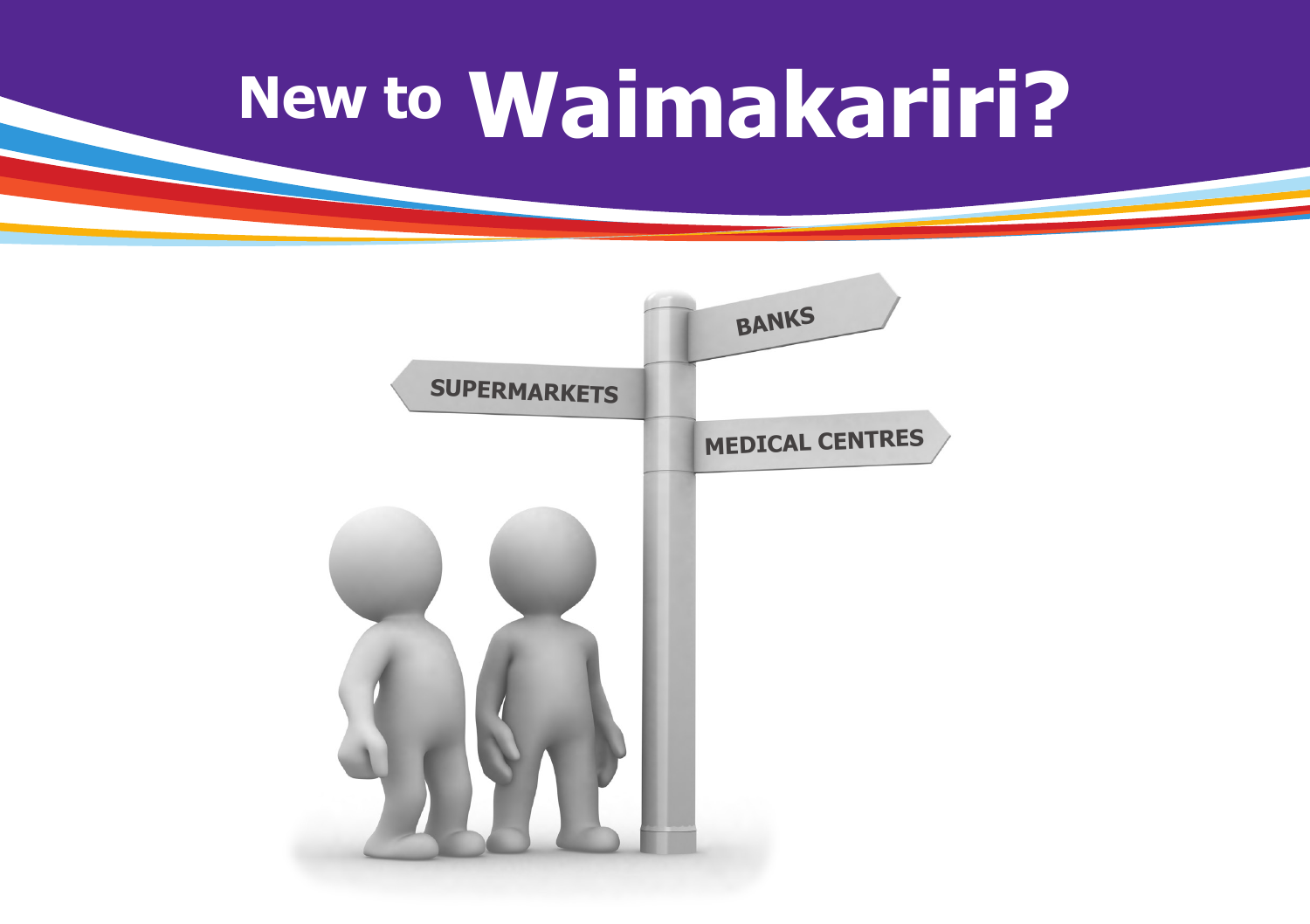## **Ask someone**

If you want help with any information in this booklet, feel free to drop in to any of the following places:

#### **Oxford Community Trust**

37 Main Street **OXFORD** Ph. (03) 312 3006

#### **Hope Community Centre**

111 East Belt RANGIORA Ph. (03) 313 4997

#### **Kaiapoi Community Support**

24 Sewell Street KAIAPOI Ph. (03) 327 8945

#### **Kaiapoi i-SITE Visitor Information Centre**

143 Williams Street KAIAPOI Ph. (03) 327 3134

#### **Tuahiwi Marae office:**

219 Tuahiwi Road TUAHIWI Ph. (03) 313 5543

# **What's inside?**

When you're new to a region it can take some time to work out where things are, and how things work. This booklet is available to help you find the basics in the Waimakariri region, and help you get familiar with some of the day-to-day places you may need within the region. The booklet includes information about:

- } **Supermarkets**
- } **Schools & Preschools**
- } **Banks**
- } **Doctors & Chemists**
- } **Transport**
- } **Libraries**
- } **Citizens Advice Bureau**
- } **+ More**

If you need advice or information, just pop into any of the places listed on the left – they'd be happy to help.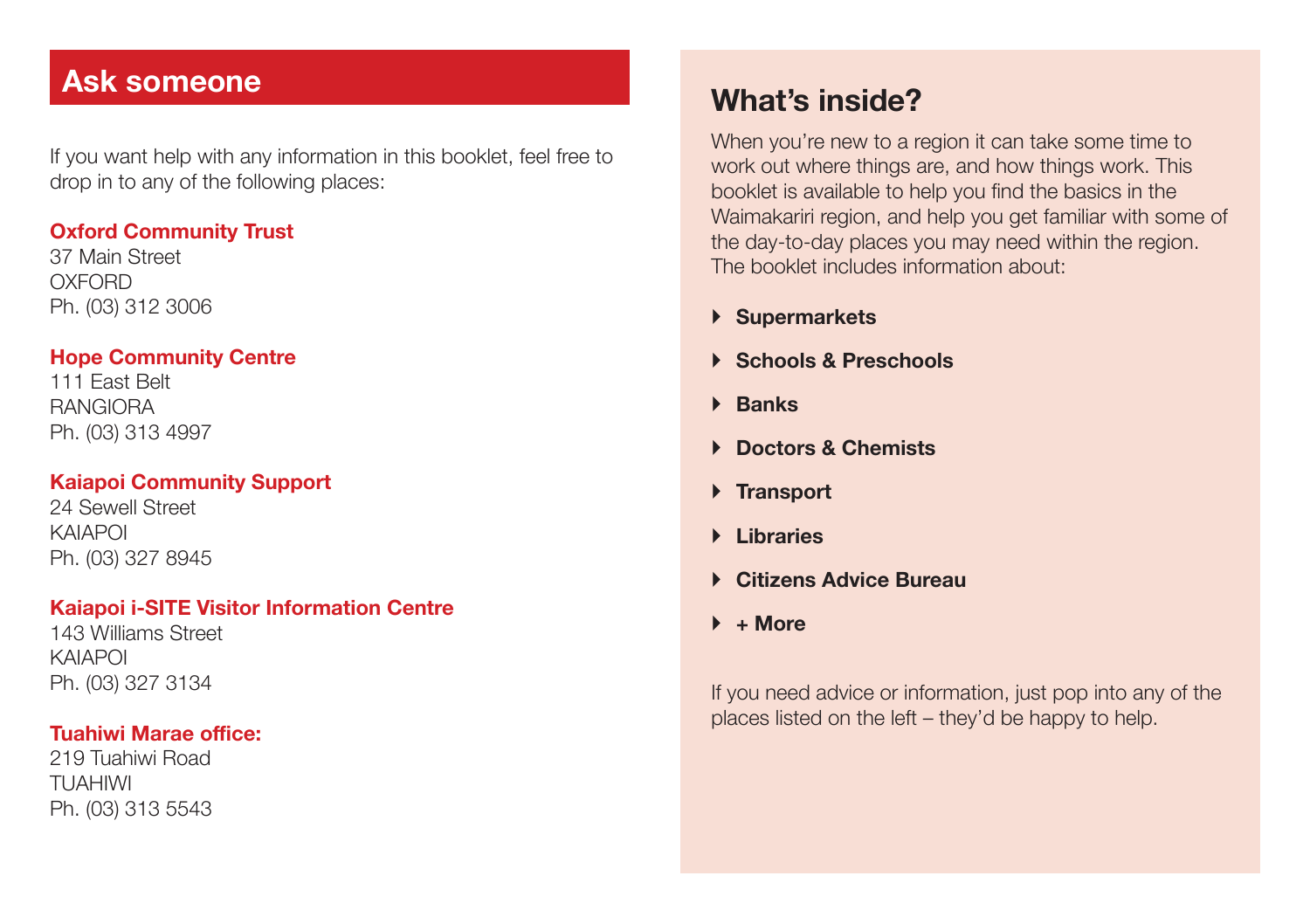# **Getting around**



#### **Bus service**

- } Metro; Ph. (03) 310 0434 Bus#95 Waikuku & Pegasus; 5 days Bus #951 Kaiapoi/Pegasus; 7 days Bus #952 Kaiapoi/Waikuku; 7 days
- } 'B' The Blue Line Rangiora; 7 days
- } North Canterbury Mini Bus Trust; 5 days (03) 313 8588

#### **Taxi service**

- } North Canterbury Shuttles; Woodend. Ph. 0800 374 337
- } Oxford Shuttle & Tours; Oxford. Ph. (03) 312 1360
- } Kiwi Cabs; Waimakariri. Ph. (03) 327 5654 or 027 280 1262
- } Driving Miss Daisy; Ph. (03) 312 2936

#### **Shoppers' bus**

- } Presbyterian Support Volunteers Drivers Rangiora. Ph. (03) 313 8588
- } Kaiapoi Community Support Volunteer Drivers. Ph. (03) 327 8945
- } Oxford Community Trust Volunteer Drivers. Ph. (03) 312 3006

#### **North Canterbury Health Shuttle**

- } St John Health Shuttle; Amberley-Rangiora-Woodend-Kaiapoi-Christchurch. Ph. 0800 383 373
- } Oxford Trust Medical Shuttle; Oxford. Ph. (03) 312 3006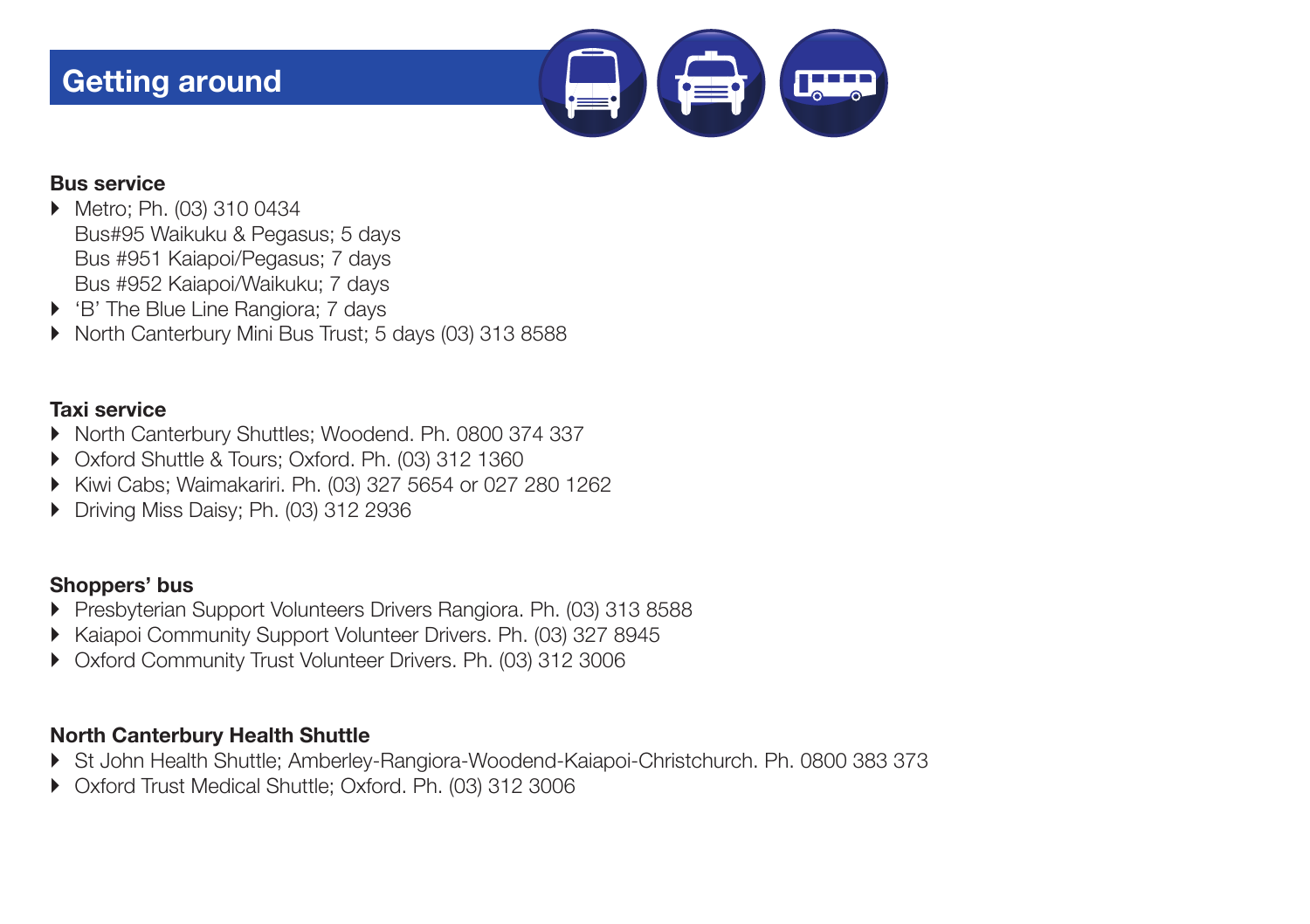# **Medical Centres**

#### **Medical Centres in Oxford**

} Oxford Community Health Centre; 39 Park Avenue. Ph. (03) 312 4195

#### **Medical Centres in Rangiora**

- } Family Doctor; 36 Victoria Street. Ph. (03) 313 7576
- } Durham Health; 15 Durham Street. Ph. (03) 313 4659
- } Good Street Medical Centre; 17 Good Street. Ph. (03) 313 8262
- } Medical Corner Doctors; 237 High Street. Ph. (03) 313 7877
- } Southside Health; 10F Newnham Street. Ph. (03) 313 5252

#### **Medical Centres in Kaiapoi**

- } Kaiapoi Family Doctors; 42 Charles Street. Ph. (03) 327 7167
- } Kaiapoi Medical Centre; 71 Fuller Street. Ph. (03) 327 5115
- } Kaye Buchan Medical Centre; 164 Williams Street. Ph. (03) 327 2622

#### **Medical Centres in Woodend**

} Woodend Medical Centre; 51 Main Road. Ph. (03) 312 7333

# **Health Medical Centres in Pegasus Town**

▶ Pegasus Medical Centre; Pegasus Main Street. Ph. (03) 920 4060

# **Chemists**

#### **Chemists in Oxford**

} Oxford Pharmacy; 49B Main Street. Ph. (03) 312 4314

#### **Chemists in Rangiora**

- ▶ Life Pharmacy Rangiora; 174 High Street Ph. (03) 313 6340
- ▶ Rangiora Pharmacy; 13 Durham Street. Ph. (03) 313 6366
- ▶ Unichem Medical Corner Pharmacy: 237a High Street. Ph. (03) 313 8624
- ▶ Stan's 7 Day Pharmacy; Shop 4, 15 Ashley Street. Ph. (03) 313 8280

#### **Chemists in Kaiapoi**

- } Unichem Fenwicks Pharmacy; 129 Williams Street. Ph. (03) 327 7339
- ▶ Kaiapoi Crossing Pharmacy; Unit 7/77 Hilton Street. Ph. (03) 327 8077
- } Kaiapoi Pharmacy; 40 Charles Street. Ph. (03) 327 8069

#### **Chemists in Pegasus**

**Pegasus Pharmacy; Pegasus Main Street.** Ph (03) 920 4081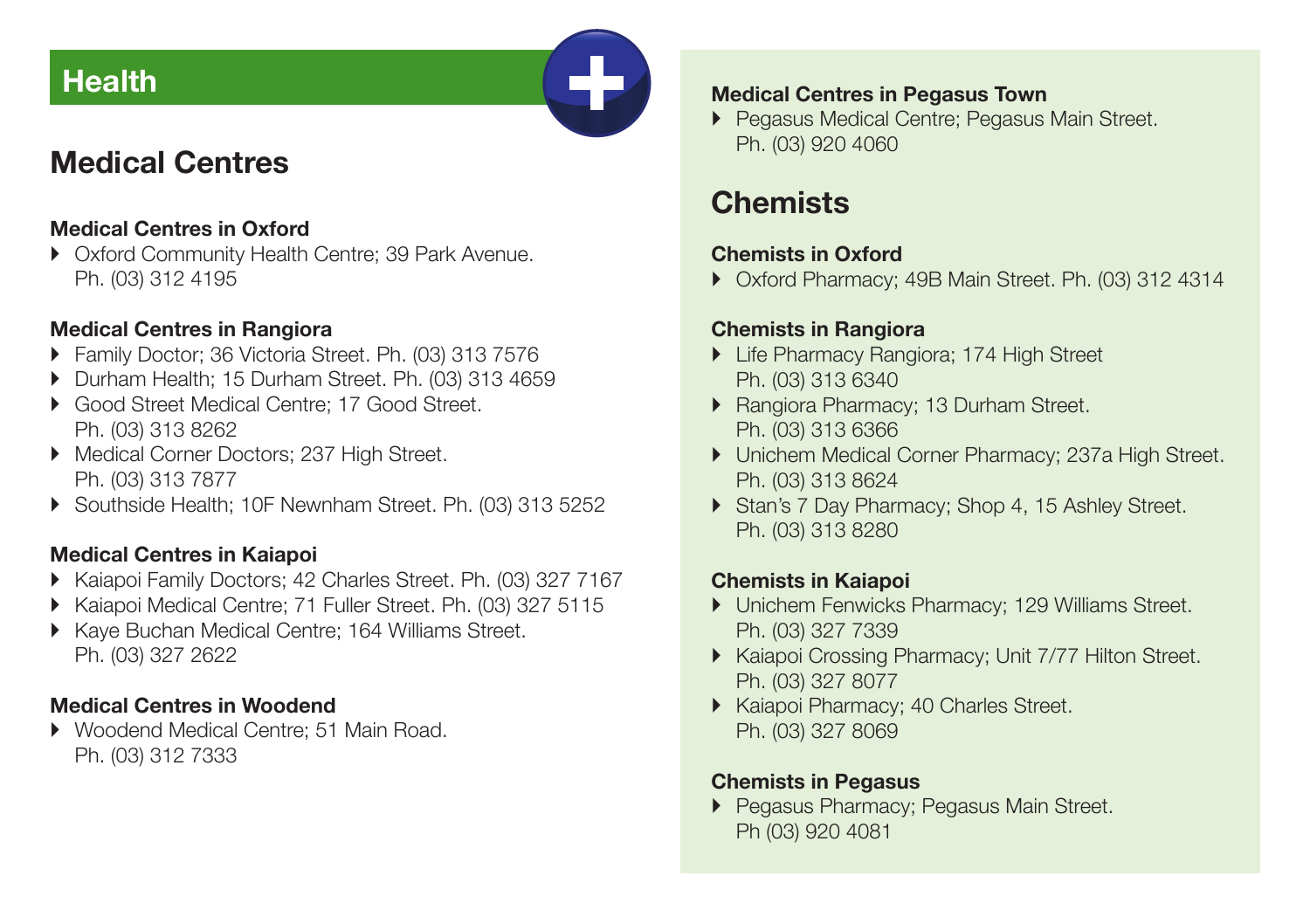

#### **Schools in Rangiora**

- } Rangiora High School; East Belt. Ph. (03) 311 8888
- } Rangiora New Life School; Denchs Road, Southbrook. Ph. (03) 313 6332
- } Ashgrove School; 48 Seddon Street. Ph. (03) 313 8552
- } Rangiora Borough School; King Street. Ph. (03) 313 7434
- } St Joseph's School; 35 Victoria Street. Ph. (03) 313 7828
- ▶ Southbrook School; 26 Marshall Street, Southbrook. Ph. (03) 313 8792

#### **Schools in Kaiapoi**

- } Kaiapoi High School; Ohoka Road. Ph. (03) 375 5004
- } Clarkville School; Heywards Road, RD2. Ph. (03) 327 8218
- } Kaiapoi Borough School; 20 Hilton Street. Ph. (03) 327 7231
- } Kaiapoi North School; 278 Williams Street. Ph. (03) 327 8803
- } St Patricks School; 61 Fuller Street. Ph. (03) 327 7700

### **Schools in Woodend**

} Woodend School; Main Road. Ph. (03) 312 7808

#### **Schools in Pegasus Town**

Pegasus Bay School; 5 Solander Road, Ph (03) 920 7000

- } Oxford Area School; 52 Bay Road. Ph. (03) 312 4197
- } View Hill School; Island Road, View Hill, RD. Ph. (03) 312 4336

### **Schools in Cust**

} Cust School; 473 Earlys Road. Ph. (03) 312 5753

#### **Schools in Rural Waimakariri**

- } Ashley School; Boundary Road. Ph. (03) 313 8907
- } Fernside School; O'Roarkes Road, Fernside, RD1. Ph. (03) 313 8608
- } Loburn School; Hodgsons Road, R D 2. Ph. (03) 312 8828
- } North Loburn School; 813 Loburn-Whiterock Road, R D 2. Ph. (03) 312 8852
- } Ohoka School; Jacksons Road, RD2. Ph. (03) 312 6840
- ▶ Sefton School; Upper Sefton Road, Sefton. Ph. (03) 312 9755
- ▶ Swannanoa School; Tram Road, RD1. Ph. (03) 312 6813
- } Tuahiwi School; Tuahiwi Road, RD1. Ph. (03) 313 8521
- } West Eyreton School; North Eyre Road, RD1. Ph. (03) 312 5850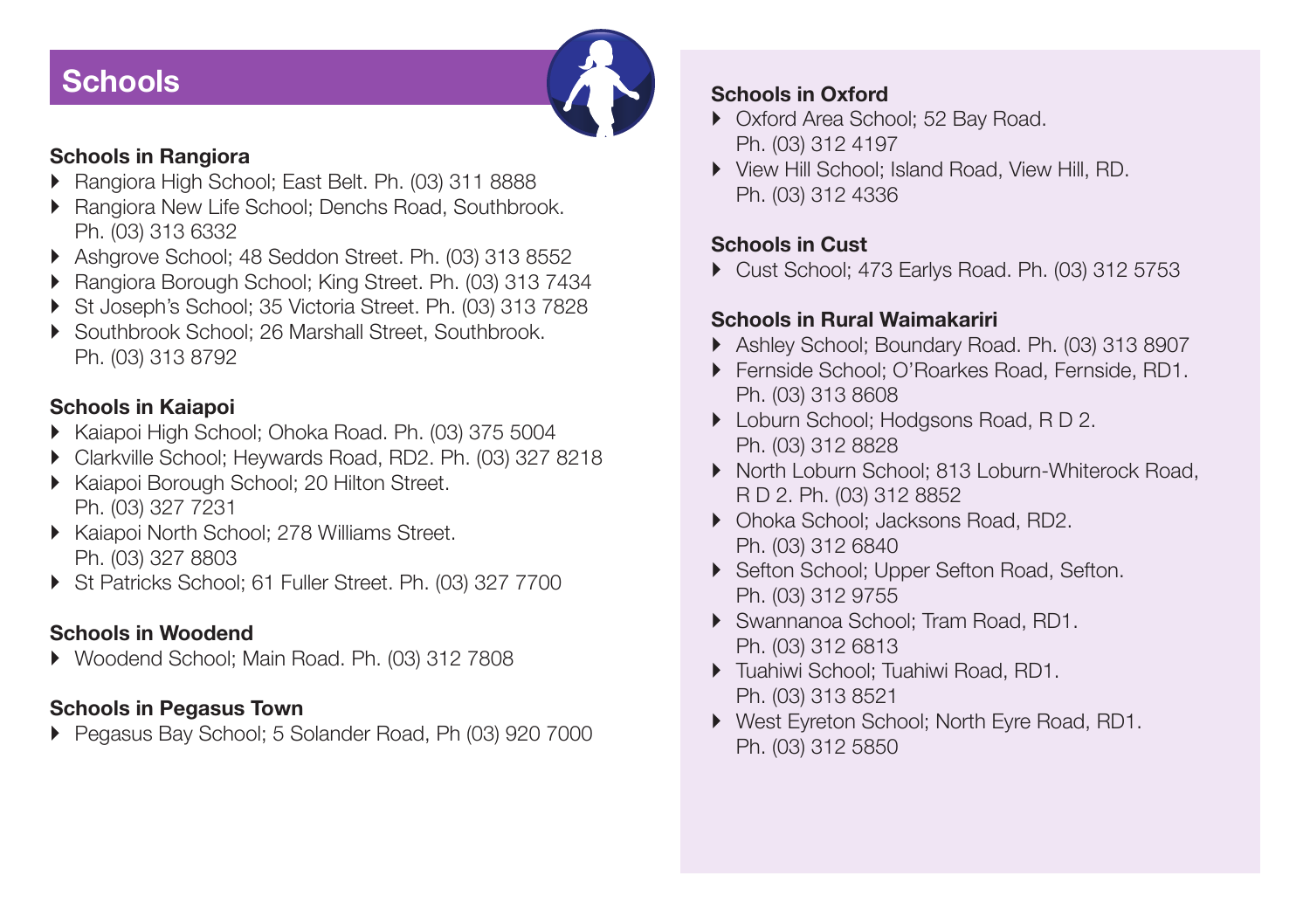# **Pre-schools Pre-schools Preschools Preschools** in Kaiapoi



#### **Preschools in Rangiora**

- } ABC Rangiora; 62-64 Percival Street. Ph. (03) 313 5323
- } ABC Rangiora North; 14B Wales Street. Ph. (03) 313 9270
- } Kids First Kindergarten; 27 Bush Street. Ph. (03) 313 5010
- } Kids First Kindergarten; 203 King Street. Ph. (03) 313 7827
- } Kindercare Learning Centres; 52 Southbrook Road. Ph. (03) 310 6631
- } Leaps and Bounds; 85 Johns Road. Ph. (03) 313 5020
- } Peppertree Preschool; 133 Kippenburger Avenue. Ph. (03) 313 0050
- } Peppertree Preschool; 74 East Belt. Ph. (03) 313 3440
- } Rangiora Plunket; Albert Street. Ph. (03) 313 7664
- ▶ Rangiora First Learners; 48 Church Street. Ph. (03) 313 5675
- } Rangiora Nursery School; Cnr Wales Street & East Belt. Ph. (03) 313 7734
- } Rangiora Playcentre; 35 White Street. Ph. (03) 313 6968
- } Rangiora Te Kohanga Reo; 51 Ivory Street. Ph. (03) 313 4370
- ▶ Southbrook Early Learning Centre; 89 South Belt. Ph. (03) 313 7489

- ▶ ABC Developmental Learning Centre: Cnr Williams Street & Courtenay Drive. Ph. (03) 327 0733
- } Early Years; 265 Island Road. Ph. (03) 926 5892
- ▶ HoNey Beez Preschool & Nursery: 208 Williams Street. Ph. (03) 327 5683
- } Kaiapoi Plunket; Hilton Street. Ph. (03) 327 8480
- ▶ Kaiapoi Community Playgroup: The Wesley Centre, cnr Fuller and Peraki Streets. Ph: 027 773 8748
- } Kaiapoi Preschool; 8 Tunas Street. Ph. (03) 327 5566
- } Karanga Mai Early Learning Centre; c/- Kaiapoi High School, Ohoka Road. Ph. (03) 327 8315
- } Kids First Kindergarten; 10 Ranfurly Street. Ph. (03) 327 8476
- } Kids First Kindergarten; 22 Vickery Street. Ph. (03) 327 7783
- } Portobelo; 41 Wesley Street. Ph. (03) 327 9114
- } Portobelo; 107 Otaki Street. Ph. (03) 327 9113
- } St Paul's Playgroup; 5 Smith Street. Ph. (03) 327 9228
- ▶ The Ark Kaiapoi Community Childcare; 67 Fuller Street. Ph. (03) 327 5087
- ▶ The Rainbow Preschool & Nursery; 6 Cosgrove Road. Ph. (03) 327 3232
- } Waka Iti Playgroup; 67 Fuller Street, Kaiapoi Baptist Church Ph: (03) 327 8347 or 027 595 8739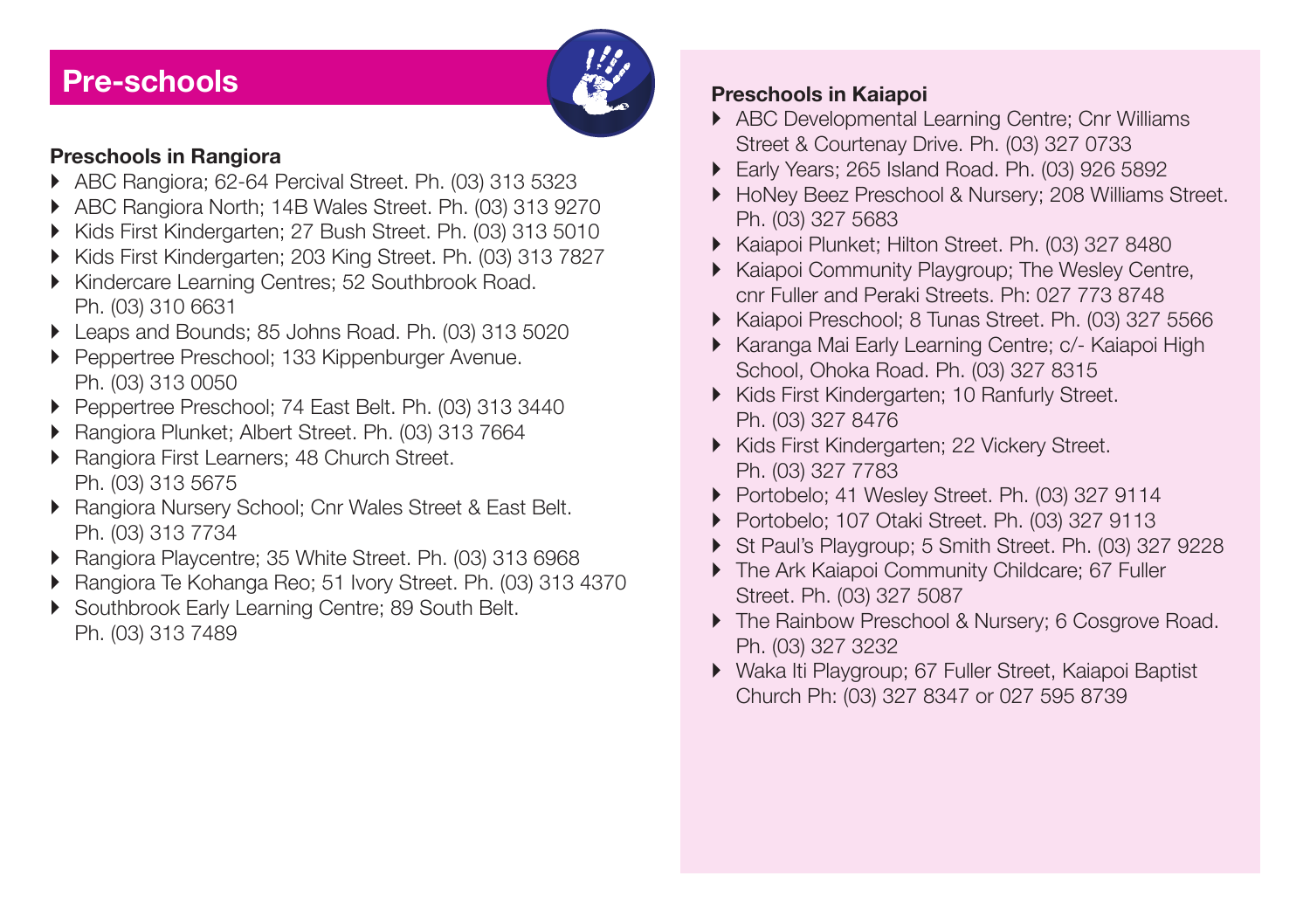#### **Preschools in Woodend**

- } Acorn Early Childcare; 6 Judsons Road. Ph. (03) 312 2179
- } Woodend Playcentre; 6 School Road. Ph. (03) 377 2540
- } Woodend Preschool & Nursery; 30 Main North Road. Ph. (03) 312 7654
- } Woodend/Waikuku Plunket; 39 Main North Road. Ph. (03) 313 7664

### **Preschools in Waikuku**

} Waikuku Beach Playgroup. Ph. (03) 312 2904

### **Preschools in Oxford**

- } Bright Horizons; 1a Campbell Lane. Ph. (03) 312 4445
- } Little Ones Preschool; 57 Hodgsons. Ph. (03) 312 8122
- } Oxford Playcentre; 102 Main Street. Ph. (03) 377 2540
- ▶ Oxford Early Learning Centre; 166 High Street. Ph. (03) 312 4757
- } Oxford Plunket; Main Street. Ph. (03) 312 2640

### **Preschools in Cust**

- } Cust/West Eyreton Playcentre; Community Centre, Mill Road, Cust. Ph. (03) 312 5654
- } Cust Plunket. Ph. (03) 313 7664

### **Preschools in Pegasus**

- } Little Wonders; 154 Infinity Drive. Ph: (03) 662 9060
- ▶ Lollipops Preschool; 45 Pegasus Main Street. Ph. (03) 943 4935

### **Preschools in Rural Waimakariri**

- } Ashley Playcentre; 43 Canterbury Street, Ashley. Ph. (03) 313 4310
- } Clarkville Playcentre; Rice Park, Heywards Road, RD2. Ph. (03) 377-2540
- } Fernside Preschool Ltd; 207 O'Rourke's Road, RD1. Ph. (03) 313 6733
- ▶ Sefton Community Playgroup; the Pavilion, Sefton Domain. Ph: (03) 312 9159
- ▶ Swannanoa Preschool: 1303 Tram Road, RD 6. Ph. (03) 312 6198
- } Tuahiwi Community; 204 Tuahiwi Road, RD 1. Ph. (03) 313 2141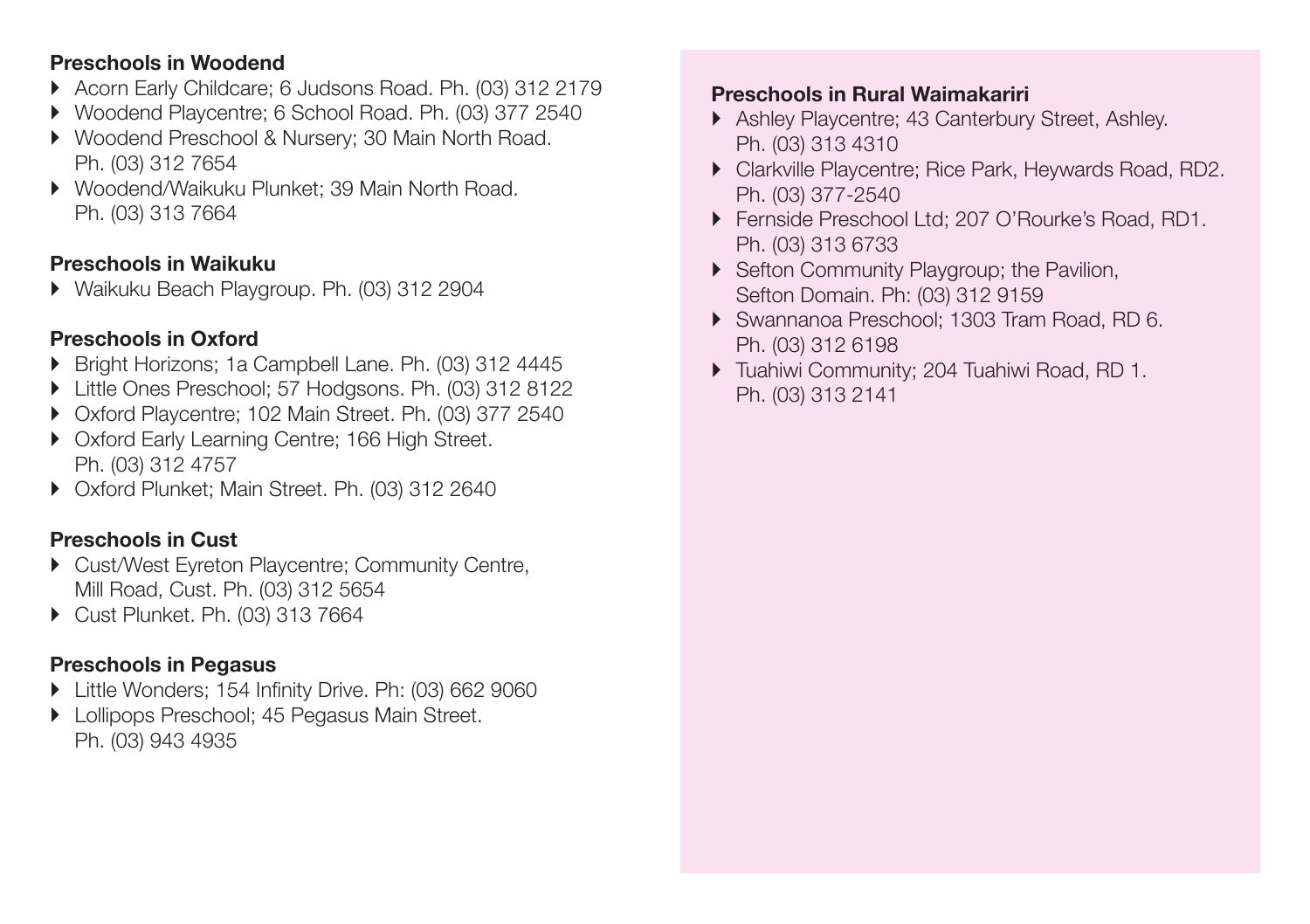

#### **Banks in Oxford**

} Kiwibank (in the Fresh Choice Supermarket); 52 Main Street. Ph. (03) 312 4305

### **Banks in Rangiora**

- } ANZ; 85 High Street. Ph. 0800 269 296
- } ASB; 202 High Street. Ph. (03) 364 9410
- } BNZ; 74 High Street. Ph. 0800 240 000
- } Kiwibank and Postshop: 206 High Street. Ph. (03) 313 7171
- } Westpac; 13-15 Ashley Street Ph. 0800 400 600

### **Banks in Kaiapoi**

- } ANZ; 168 Williams Street. Ph. 0800 269 296
- } BNZ; 107 Williams Street. Ph. 0800 24 00 00
- } Kiwibank; NZ Post shop, 55 Charles Street. Ph. (03) 327 7306
- } Westpac; 77 Hilton St Ph. (03) 327 9700

# **Supermarkets**

#### **Supermarket in Oxford**

} Fresh Choice; 52 Main Street. Ph. (03) 312 4305

#### **Supermarkets in Rangiora**

- } Countdown; Ivory Street. Ph. (03) 311 8170
- } New World; Ashley Street. Ph. (03) 311 8130
- } PAK'n SAVE; 2 Southbrook Road. Ph. (03) 311 8636

#### **Supermarkets in Kaiapoi**

- } Countdown; 87 Hilton Street. Ph. (03) 375 5172
- } New World; Charles Street. Ph. (03) 375 5180

### **General Store in Pegasus**

} General Store; 8 Tahuna Street. Ph. (03) 920 4034

### **General Store in Waikuku**

} Waikuku Beach General Store; 54 Park Terrace. Ph. (03) 312 7601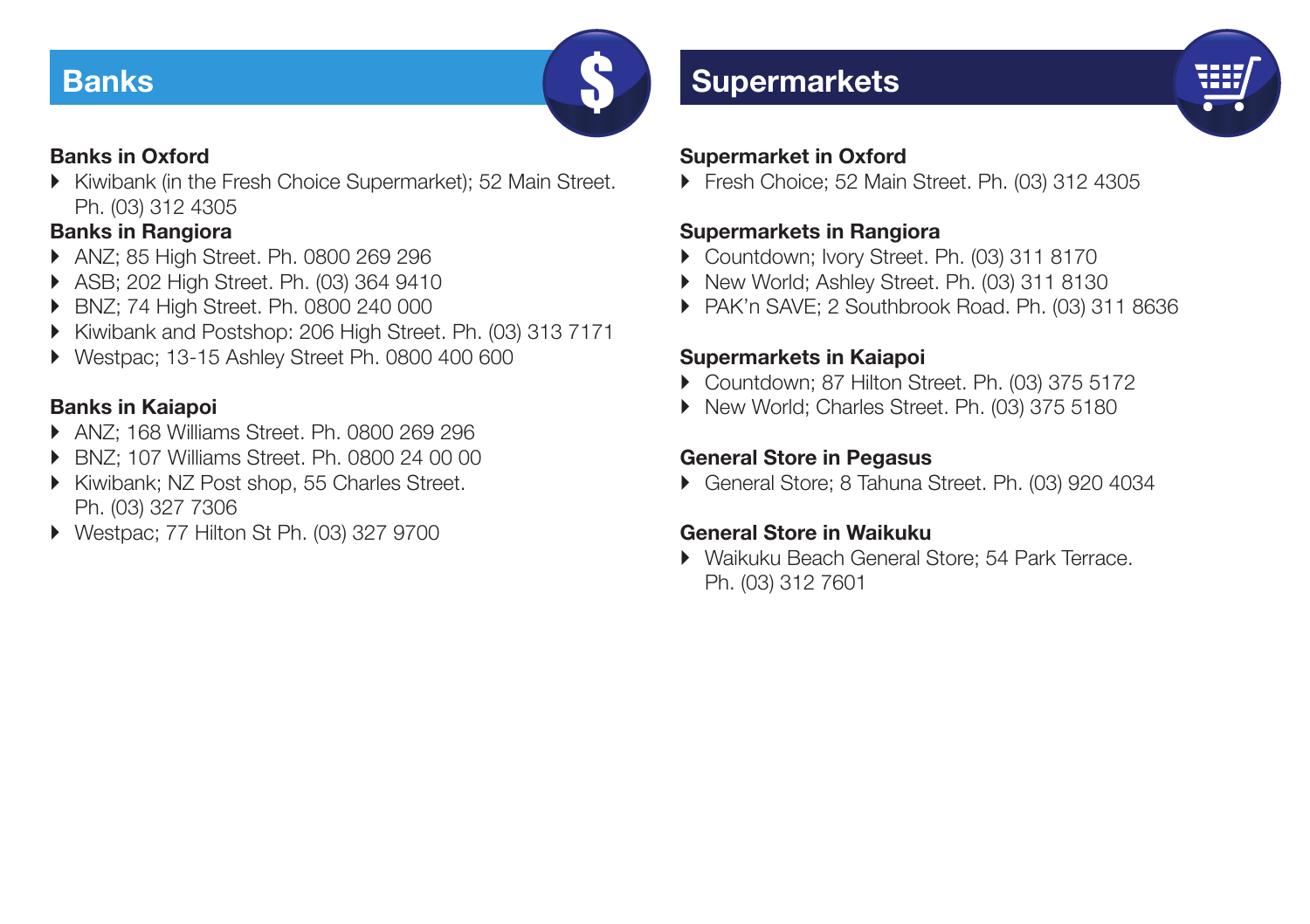# **Useful Information**

#### **Police Stations**

- } Oxford Police Station; 27 Main Street. Ph. (03) 312 1050
- } Rangiora Police Station; 309 High Street. Ph. (03) 313 6167
- } Kaiapoi Police Station; 149 Williams Street. Ph. (03) 371 8040

#### **Work and Income NZ**

} Rangiora; 4 High Street, Rangiora. Ph. 0800 559 009

#### **Oranga Tamariki (Formally Child Youth & Family)**

▶ Rangiora Office; 4 High Street. Ph. 0508 FAMILY (0508 326 459)

### **Curtain Bank**

- } Methodist Church; 176 King Street, Rangiora. Ph. (03) 313 3448
- } Rangiora Anglican Church; 355 High Street. Ph. (03) 313 6148
- } Woodend Methodist Church; 86 Main North Road, Woodend. Ph. (03) 312 7740

#### **Citizens Advice Bureau**

▶ Rangiora; Rangiora Library, 141 Percival Street. Ph. (03) 03 313 8822 or 0800 367 222

- ▶ Oxford Community Trust; 37 Main Street. Ph. (03) 312 3006
- ▶ Hope Community Centre; 113 East Belt, Rangiora. Ph. (03) 928 3006 ext 207
- ▶ Salvation Army; 15 Albert Street, Rangiora. Ph. (03) 313 6947
- ▶ Kaiapoi Community Support; 24 Sewell Street, Kaiapoi. Ph. (03) 327 8945
- ▶ St Vincent de Paul Society Kaiapoi. Ph. (03) 327 5124
- ▶ St Vincent de Paul Society Rangiora. Ph. (021) 083 5454

#### **Libraries**

- } Oxford Public Library; 34 Main Street, Oxford. Ph. (03) 311 9006
- ▶ Rangiora Library; 141 Percival Street, Rangiora. Ph. (03) 311 8901
- } Kaiapoi Library; 176 Williams Street. Ph. (03) 375 5009
- ▶ Kaiapoi Toy Library; Barker Park, 17A Otaki Street. Ph. (03) 327 7942
- ▶ Cust Toy Library; Cust Community Hall, Mill Rd. RD6. Ph. (03) 313 0051
- ▶ Rangiora Toy Library; 1 Blackett Street. Ph. 027 264 6924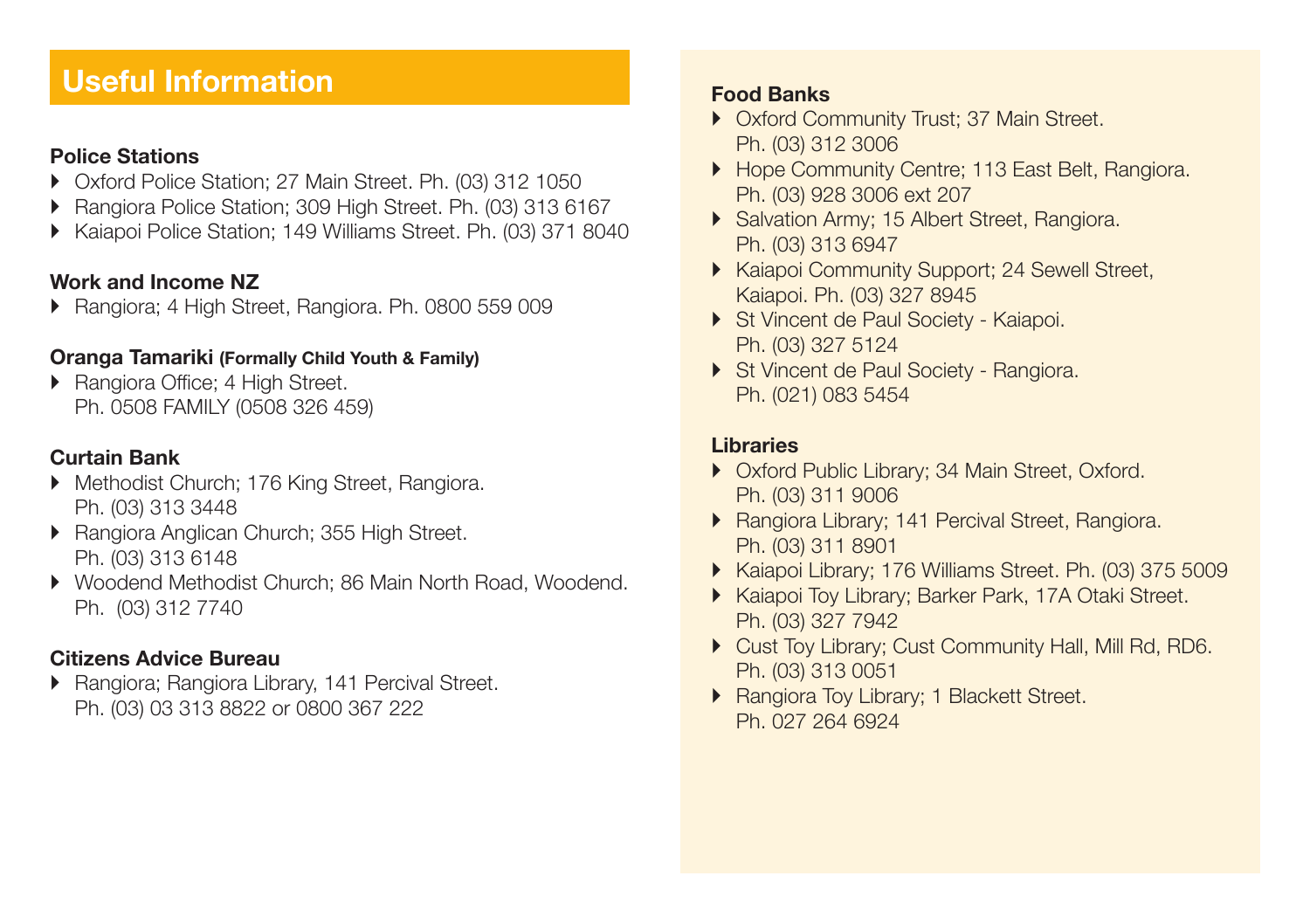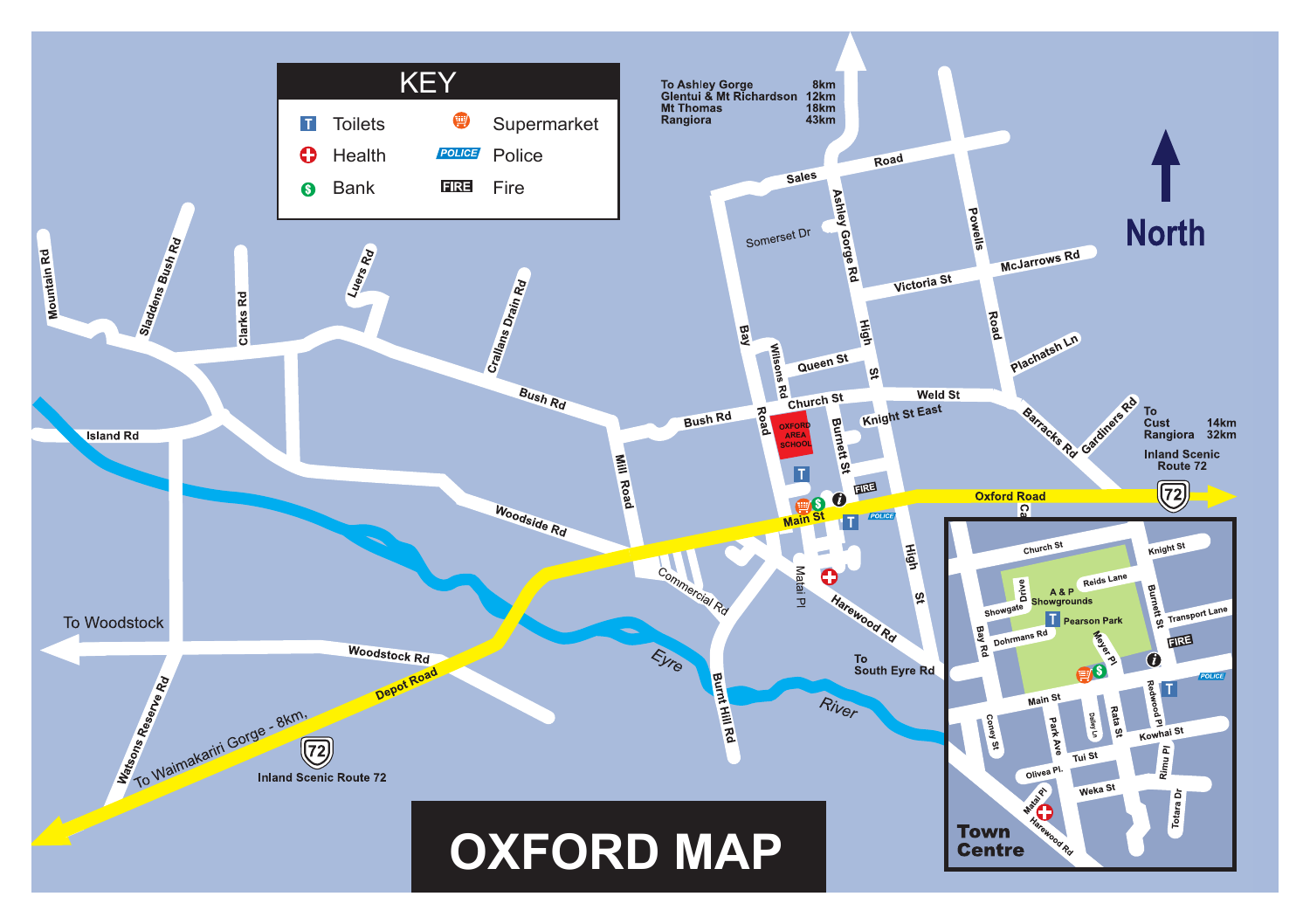